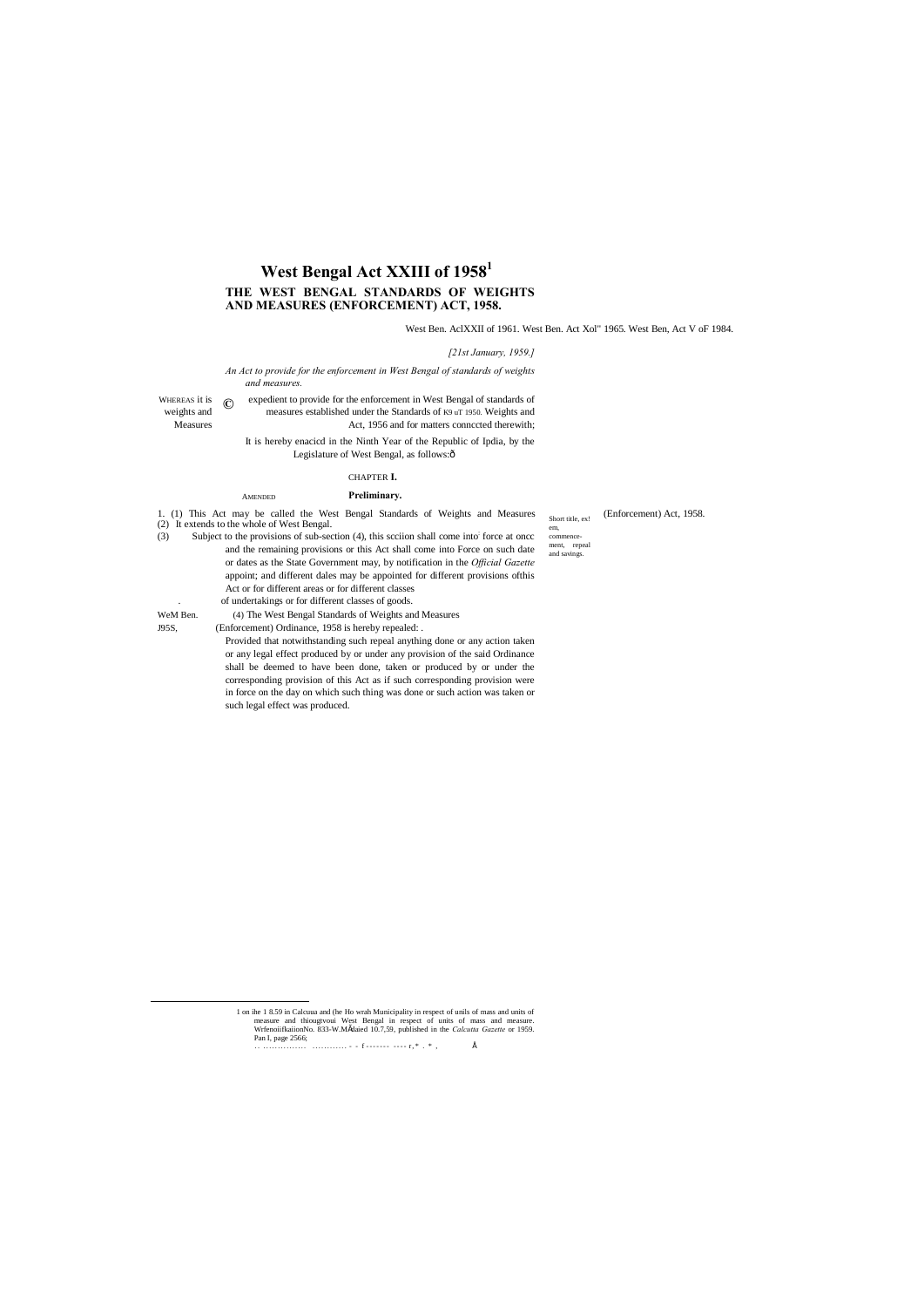## ISS *The West Bengal Standards of Weights and Measures*

*. (Enforcement) Act, J958.*

#### **[West Ben, Act**

#### *(Chapter 1.—Preliminary.—Section J.)*

- (5) If, immediately before [he commencement of any provision of this Act in respect of any areaor class of goods or undertakings, there is in force in rcspcct of that area or that class of goods or undertakings, any other law which corresponds to such provision, such other corresponding law, shall, on such commencement, stand repealed.

- (2) on (he 1.1.60 in respeel of associations recognised by Ihe Central Government under Acl LX1V of 1952 in so far as ihcy undertake I he regulation and control of forward contracts in raw and manufactured jute. *Vide* notification No. I I7I-W.M.. dated 23,12.59, published in the *Calcutta Gazette. Extraordinary* of 1959. Pan I. page "1564:
- (3) on the 1.-1.60 in West Bengal other than Calcutta and Howrah Municipality in respect orsugar, vanaspati, biscuits, soaps, cloth, paints, coir and drugs delating lo units of mass. *Vide* notification No. 273-W.M., dated 2-1.3.60. published in the *Calcutta Gazelle. Extraordinary\** of I960, Pan 1, page 1032;
- (4) on the 1.4.60 in ihe whole of West Bengal in respcci of cloth, painu, coir and drugs relating to units of measures, *Vide* notification No. 274-W.M.. dated 24.3.60, published in the
- *Calcutta Gazette. Extraordinary* of 1960, Pan I, page 1032;<br>
(5) on the 1.4.60 in West Bengal, other than Calcutta and the Howrah Municipality, in rcspcct of crude petroleum and petroleum products relating to units or mass. *Vide* notification No.
- 300-W.M., dated 31.3.60, published in the *Calcutta Gazette* of I960. Pan [. page 1122; (6) on the 1,4.60 in the whole of West Bengal in respect of crudc petroleum and petroleum products relating lo units of measures, me notification No. 3DI-W.M., dated 31.3,60, published in the *Calcutta Gazette* of 1960, Pan 1, page 1122;
- (7) on the 1,5,60 in the whole of West Bengal except Calcutta and I he Municipality of Howrah relating to units oTmass in respeel of theclasses of undertakings and classes or goods specified. *Vide* notification No. 530-W.M.. dated 30.4.60, published in *Calcutta Gazette* of 1960, Part 1, page 1629;
- (8) on the 1.5.60 in the whole or West Bengal relating to units of measure in-res pec I of the classes of undertakings and the classes of goods specified. *Vide* notification No, 531-W.M.. dated 30.4.60, published in the *Calcutta Gazette* of I960, Part 1. page 1629;
- (9) on the 1.5.60 in the whole of West Bengal, except Calcutta and the Municipality of Howrah, relating (o units of mass in rcspcct of transactions involving saJc and pu rch ase o f goods. *Vide* n ot i fical io n No. 532-W.M ..dale [130.4.60, published in Ihe *Calcutta Gazelle* or 1960. Pari I, pages 1629-1630;
- (10) on the 1.2.61 in the whole of West Bengal in respect of the classes of undertakings specified. *Vide* notification No. 97-W.M., dated 31.1.61, published in the *Calcutta Gazette, Extraordinary* of 1961. Part I, pages 535-536;
- (11) on ihe 1.4.61 in West Bengal in rcspcct of sale of liquid paints in West Bengal Factories. *Vide* notification No,3 l8-\V,M"(lated 23.2,61, published in the Co(airw *Gazelle* of 1961, Part I, page 706;
- (12) on the 1.5.61 in Calcutta and the Municipality of Howrah in respect of units or capacity *Vide* noli ficat ion No. 699-W.M.. dated 29.4,61, published in *the Calcutta Gazelle. Extraordinary* of 1961, Part I, page 1137;
- (13) on the 1.11.61 in the whole of West Bengal in respect of the classes ofundcrtakings specified in relation to alcohol. *Vide* notification No,2053-W.M,, dated 26.10.61, published in the *Calcutta Gazette* of 1961, Port I, page 3840;
- (14) on the 1.12.61 in the whole of West Bengal in relation lo units of mass for all those classes of undertakings and all those classcs of goods in respect ot which the provisions of the Acl have not already comc into force, *Vide* notification No, 2210- W,Mš dated 23.11.61, published in the *Calcutta Gazette* of 1961, Part I. page 3979;<br>(15) on the 1,12,61 in the whole of West Bengal in relation to units of length for all those
- classcs of undertakings and all those classes of goods in respeel of which the provisions of the Act have not already come into force. *Vide* notification No. 2209 \V,M" dated 23,11,61, published in the *Calcutta Gazette* of 1961, Pan 1, page 3979;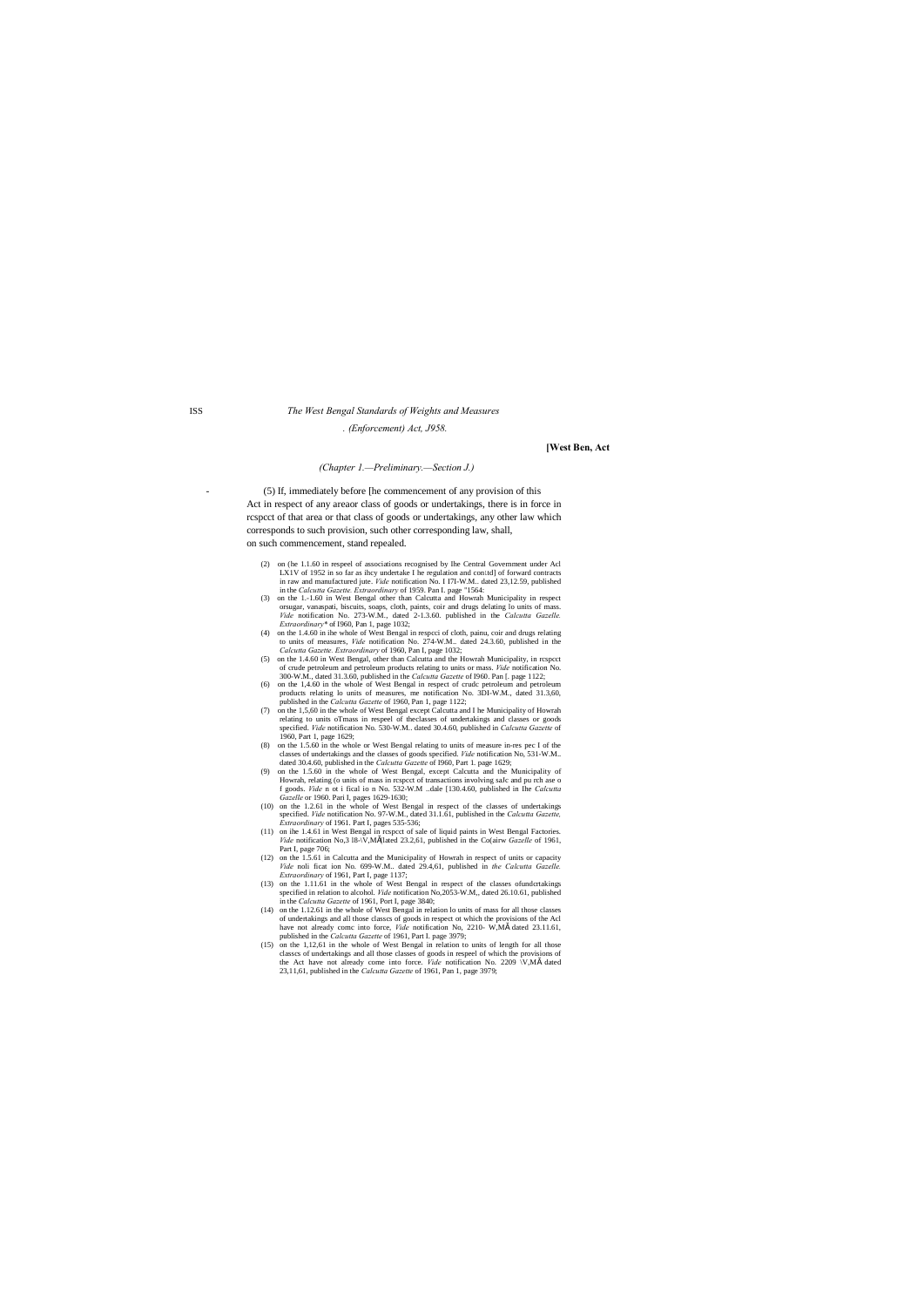k". A^^''^^T^W: V: ^V:?^: ^^^^^, ^^' ^V^S^w^SS^SVS\* .sw^y.'-ILV-V^ . V^-l^S^ Vv VSvvVT^"T: '

#### *The West Bengal Standards of Weights and Measures* 189 *(Enforcement) A el, J958.*

XXIII of 1958.]

#### *(Chapter I.—Preliminary.—Section 2.)*

- 2. In this Act unless ihe context otherwise requires,  $\hat{O}$  Definitions,
	- (a) "Assistant Controller" or "Depuly Controller" means an .. Assistant Controller or Deputy Conloller of Weights and Measures appointed under section 13;
	- (b) "Controller" means the Controller oF Weights and Measures appointed under seclion 13;
	- (c) "Inspector" means an Inspector of Weights and Measures appointed under section 13;
	- (d) "measuring instrument" means any measuring instrument other than a weighing instrument and includes any instrument For measuring length, area, volume or capacity;
	- (c) "mint" means a mint of the Central Government;
	- ' (0 "prescribed"means prescribed by rules made under this Act;
- (g) "standard weight" or "standard measure" means any uniL of mass or measure referred to in sub-scclion (1) of section 13 89 of 1956. of the Standards of Weights and Measures Act, 1956, and
	- includes any other weight or measure permitted to be used by the Central Government in pursuance of sub-section (I) of section 14 of the said Act;
	- (h) "referencestandards"meansthesetsofstandardsofmassand measure supplied to the Slate Government by the Central Government in pursuance of sub-section (2) of section 15 of the Standards of Weights and Measures Act, 1956;
	- (i) "stamping" means marking in such manner as to be, so Far as practicable, indelible and includes casting, engraving, etching and branding;
	- '(ia) "transaction" means any transaction in trade or commerce and includes any assessment or declaration ordetermination of quantity with reference tomeasurementofweight, volume, capacity, length or area;
	- (16) on the 1.12.61 inthe whole of West Bengal in relation to units of measure in respect of I he classes o fundenaki ngs me ntioned and to the c x u: n t s pcc i lied. *Vide* noiili cation No. 2272-W.M.. dated 29.11.61. published in the *Calcutta Gazette a(* 1961, Pan I,
	- page 3979; (17) on the 1.4.62 in the whole of West Bengal in relation ID units of measure relating to capacity Tor alt I hose classes of undertakings and all those classes of goods in re5peel or which the provisions of the Acl have not already come into farce. *Vide* notification No. 443-W.M,, dated 31.3.62, published in the *Calcutta Gazette. Extraordinary,* dated the 31 si March, 1962. Part 1. page 1435;
	- (18) on the 1.7.6B the whole of West Bengal in relation to units of measures in respect of soap, articles of toilet, cosmetics, detergent and perfume, *Vide* notification No. 1314- W.M..dated ihc 15.5.68. published in *Calcutta Gazette, Extraordinary,* dated the 13.6.6S,
	- Pan I, page 1257.<br>
	This clause was inserted bv s ?. nf' K' \WM Hr-1 ""II's I-in-l -'k- c-1 r W'.I<~bIc -I \/VnI'r~"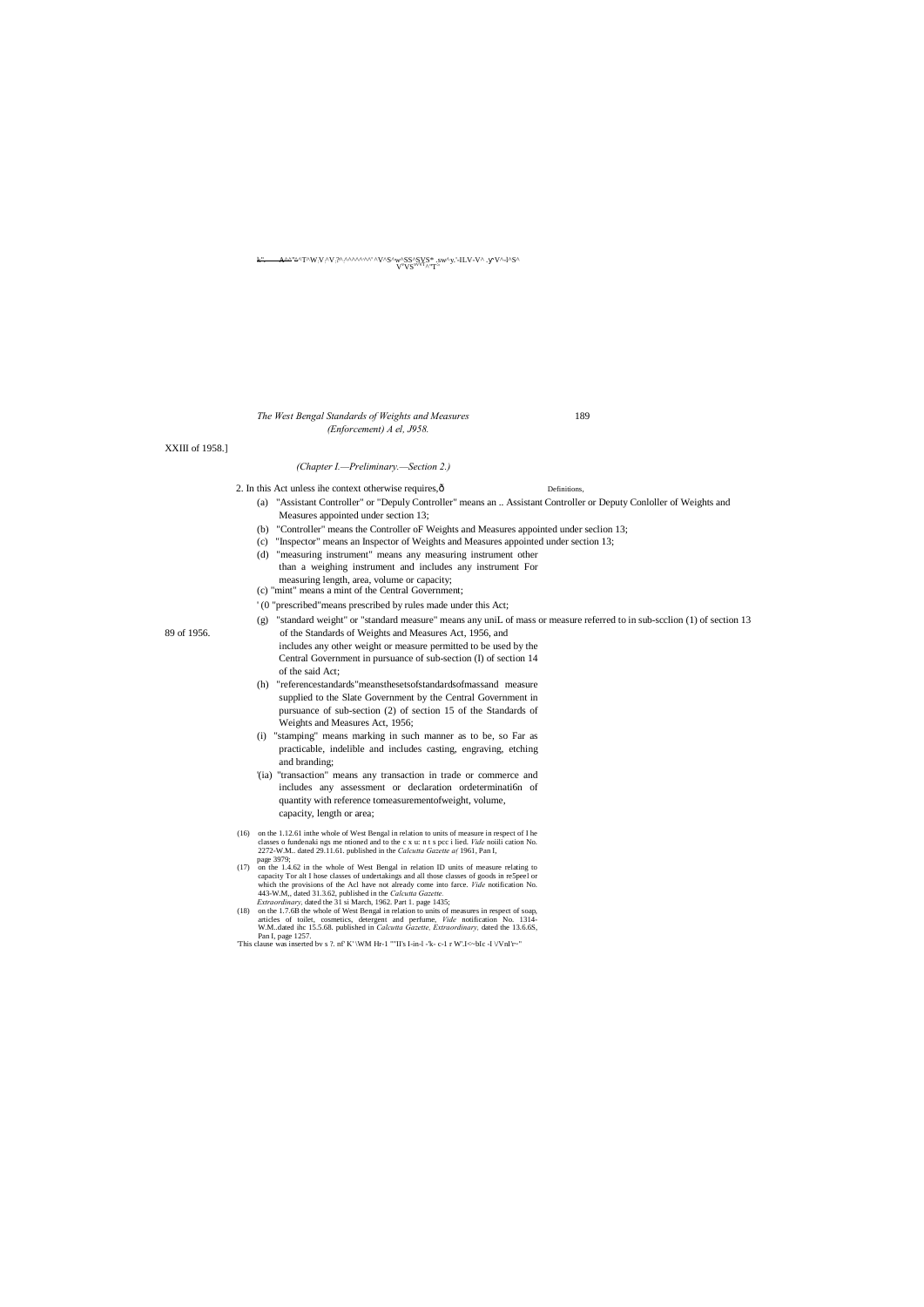#### 190 *The West Bengal Standards of Weights and Measures*

*(Enforcement) Act, 1958.*

#### **[West Ben. Act**

#### *(Chapter II.—Standard Weights and Standard Measures.— Sections 3, 4.)*

*'J*

(j) "verification" wilh its grammatical variations used with reference to a weight or measure or weighing instrument or measuring instrument, includes' ihe process of comparing,

measures and weighing instruments and measuring instruments used in any transaction, the State Government may cause to be prepared as many standard weights and standard measures.lobe called working models as it may deem neccssary. "<br> $i^{***}$ 

checking or testing such weight or measure or weighing instrument or measuring instrument;

(k) "weighing instrument" means any instrument for weighing and includes scales with the weights, belonging thereto,

scale-beams, balances, spring balances, sleel yards and other weighing appliances.

#### **CHAPTER II.**

#### **Standard Weights and Standard Measures.**

Working 3. (]) For the purpose of verifying the correctness of weights and

Verificalion models. 4. (1) The State Government may, with (he permission of the Central Government, cause lo be prepared at a mint as many sets of standard weights and standard

(2) The worki n g model s shall be made or such materials and according to such designs and specifications and shall be prepared by such agency and shall be verified and stamped by such person or authority and in such manner as my be prescribed.

(3) The working models shall be kept at such places, in such custody and in such manner as may be prescribed.

(4) A working model shall be verified with reference to the corresponding verification model referred lo in sub-section (1) of section 4. 2\* \* \* \*

(5) A working model which is not duly verified and stamped shall not be used for the purposes of this Act.

(6) A working model which has become defective or worn out by use or which has not been re-verified and stamped in such manner and at such intervals as may be prescribed shall not be used for Ihe purposes of this Act.

measures as it may deem necessary to be called the verificailon models,

'The words "and special working models in rclcnion to bullion and precious slants may also be prepared" were omitted wilh retiospceiive cffcci *by* s. 2(1) **or** the West Bengal Standards of Weights and Measures (Enforcement) (Amen ilmcnl) Act. 1% I (West Ben. Act XXII of 1961).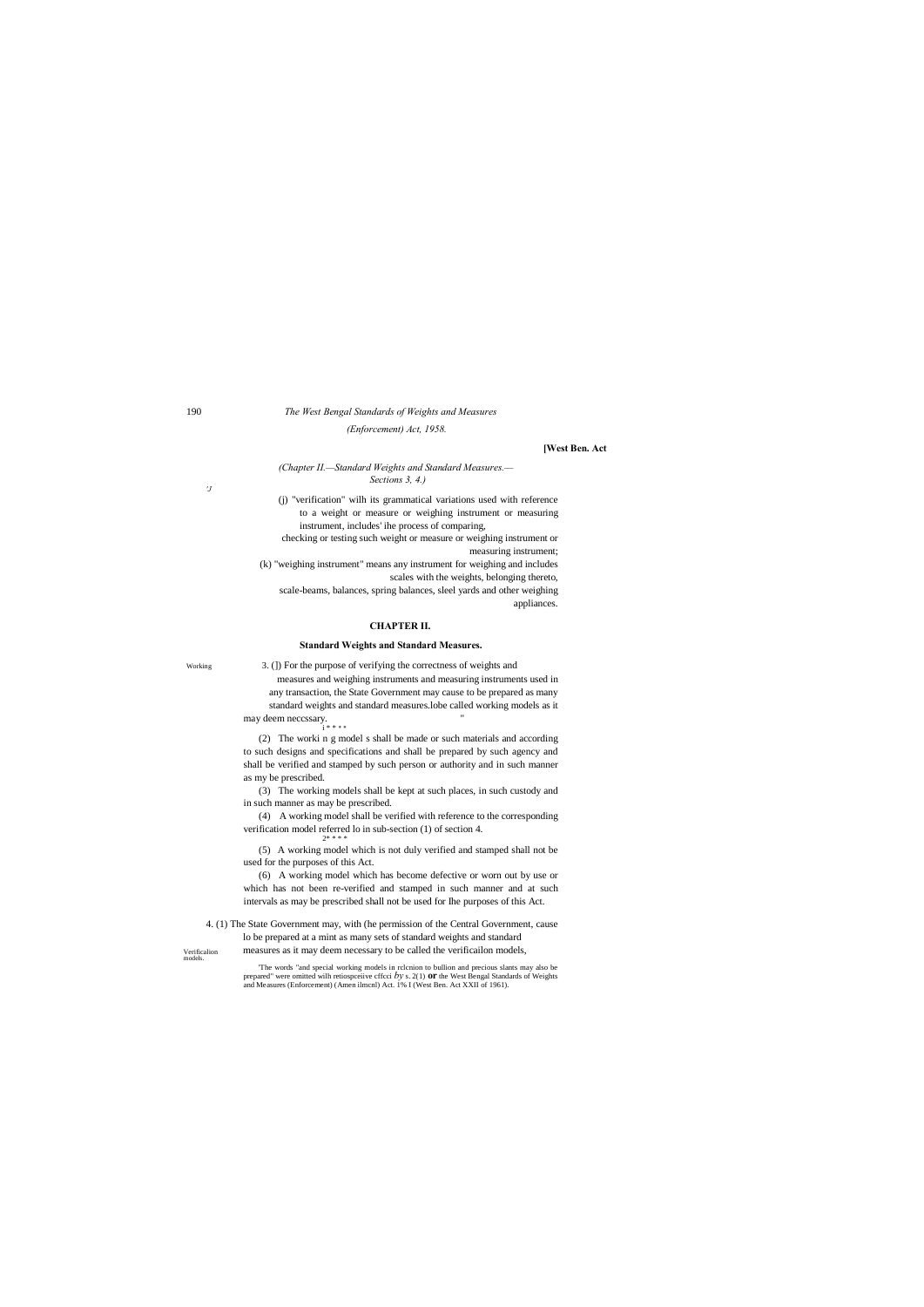Making of denominations on weights and measures

Power to prescribe the use of weights only, or measures only, in ecnain cases.

TOwwwwwmv?

#### *The West Bengal Standards of Weights and Measures (Enforcement) Act, 1958.*

#### XXIU of 1958.]

*(Chapter II.—Standard Weights and Standard Measures.—" Sections 5-7.— Chapter III.—Verification and Stamping of Weights and Measures.—Section 8.)*

(2) The verification models shall be made of such material and according to such designs and specifications, and shall be stamped in such manner and by such person or authority, as may be prescribed.

Reference standards. 5. The reference standards shall be kept at such places, in such custody and in such manner as the Slate Government may direct.

(3) The verification models shall be kepi at such places, in such custody and in such manner as may be prescribed.

Pjohibition of use of weights and measures other [hail standard weights and measures. 6. Notwithstanding anything contained in any other law or any custom, usage or prctice in any area or in respect of any class of goods or undertakings where or in respect of which this Act has come into force, no unit of mass or measure, other than the standard weights or standard measures, shall be used in any transaction or in any dealing or contract for any work to be done or goods to be sold or delivered.

(4) A verification model shall be verified and shall be rc-verified at least once in every five years with reference to the correspondingreference standard and shall bestamped with thedateof verification orre-verification, as the case may be, by such person or authority as may be prescribed.

(5) A verification model which is not verified or re-verified in accordance with the provisions of sub-section (4) shall not be used for the purposes of this Act.

7. (1) Notwithstanding anything contained in this Act, the Slate Government may, by notification in (he *Official Gazette,* direct that in respect of any class of articles specified in the notification all transactions shall be by weight only or by measure only.

(2) A notification issued under this seclion shall lake effect in such area, with effect from such date, and subject to such conditions, if any, as may be specified therein.

#### CHAPTER III.

#### Verification and Stamping of Weights and Measures.

8. Every weight or measure'[which ismanufacturedwithlhe intention that it may be, or with ihc knowledge that il is likely to be, used in any transaction] shall have ihecorrect denomination ihereofmarkcd legibly on it in such manner as may be prescribed.

'The words wiihin the square brackets were substituted forlhc words "manufactured for use in any transaction" by s, 3 of the West Bengal Standards of Weights and Measures (Enforcement) (Amendment! Act. 1965 (West Ben. Act X of 1965).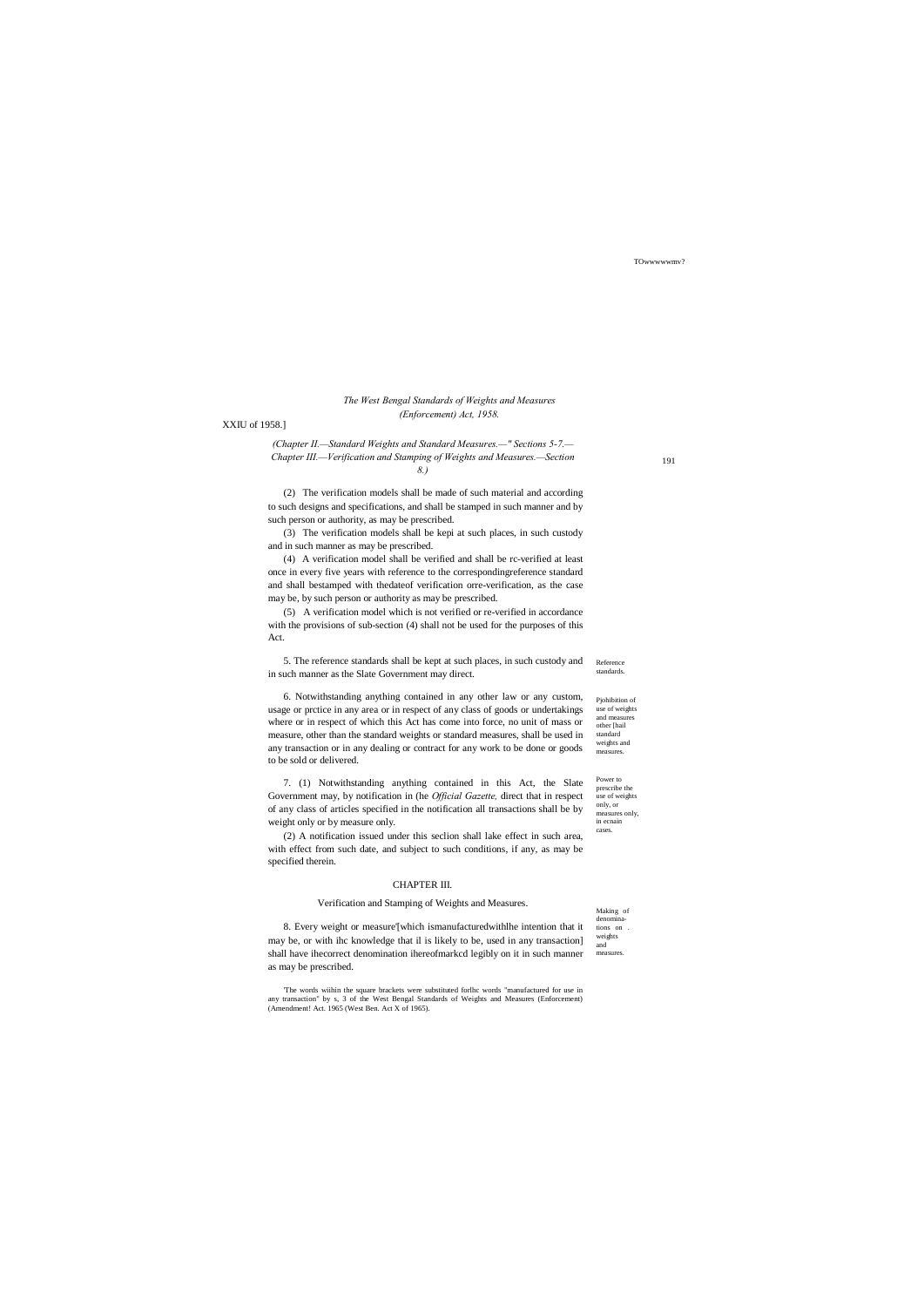Prohibition of sale. deliv er)' or  $\alpha$  or unsiamped weights and incisures or weighing inslrumenls or measuring insivuriii:nls.

Prohibition of manufact ure, etc.. of weighs and measures without licence

Pawir of Smu: Government li>e.\empi.

#### *The Wey/ Bengal Standards of Weights and Measures (Enforcement) Act, 1958.*

#### **[West Ben. Act**

#### *(Chapter ill.—Verification and Stamping of Weights and Measures.—Sections 9-11.)*

9. (I) Subject to the provisions of scction 10, no weight or measure '[shall be used in any iransaciion or shall be sold or delivered wilh [he intention that it may be, orwith the knowledge that it islikely to be, so used] unless it has the denomination (hereof marked on it. and unless it has been verified or reverified in accordance wilh the rules made under this Act and stamped with a

 $211.$  (1) No person shall, without obtaining a liccnee under the provisions of this Act, carry on any trade or business involving the manufacture, repair or sale of any weighi or measure or any weighing instrument or measuring instrument intending or knowing ii lo be likely lhat such weight, measure, weighing instrument or measuring instrument may be used in any transaction.

stamp of verification in such manner as may be prescribed. (2) No weighing instrument or measuring instrument '[shall be used in any transaction or shall be sold or delivered wilh ihe intention that it may be, or with the knowledge (hat it is likely lo be, so used] unless it has been verified or re-verified in accordance wilh therules made under this Act and stamped with a stamp of verification in such manner as may be prescribed.

10. Where the size of a weight or measure renders it impracticable to have any denomination thereof marked on it under the provisions of section 8 or lo be stamped under ihe provisions of section 9, the State Government may, by notification in ihe *Official Gazette,* exempt such weigh! or measure from being so marked or stamped.

(2) Such authority as may be prescribed may, be order, grani or renew or refuse to grant or renew a licence under this section or revoke or suspend any such licence.

(3) An appeal from an order under sub-seetion (2) refusing to grant or renew a licence or revoking or suspending any licence shall, if preferred within sixty days from the date of the order, lie to the Slate Government.

(4) Any order passed undersub-scciion (2) by the authority competent to pass such order may, at any time, be revised by the State Government:

Provided thai no order from which an appeal has been preferred under subseciion (3) shall be so revised.

(5) An order passed by the Stale Government on appeal under subsection (3) or on revision under sub-section (4) shall be final.

'The words wilhia ihe square brackets were substituted for ihe words "shall be sold or delivered or used in any transaction" by s. A of the West Bengal Standards of Weights and Measures (Enforcement) (Amendment) Act, 1965 (West Ben. Act X of 1965).

: Sect ton 11 was substituted Tor the original section fiy s. 5, *ibid.*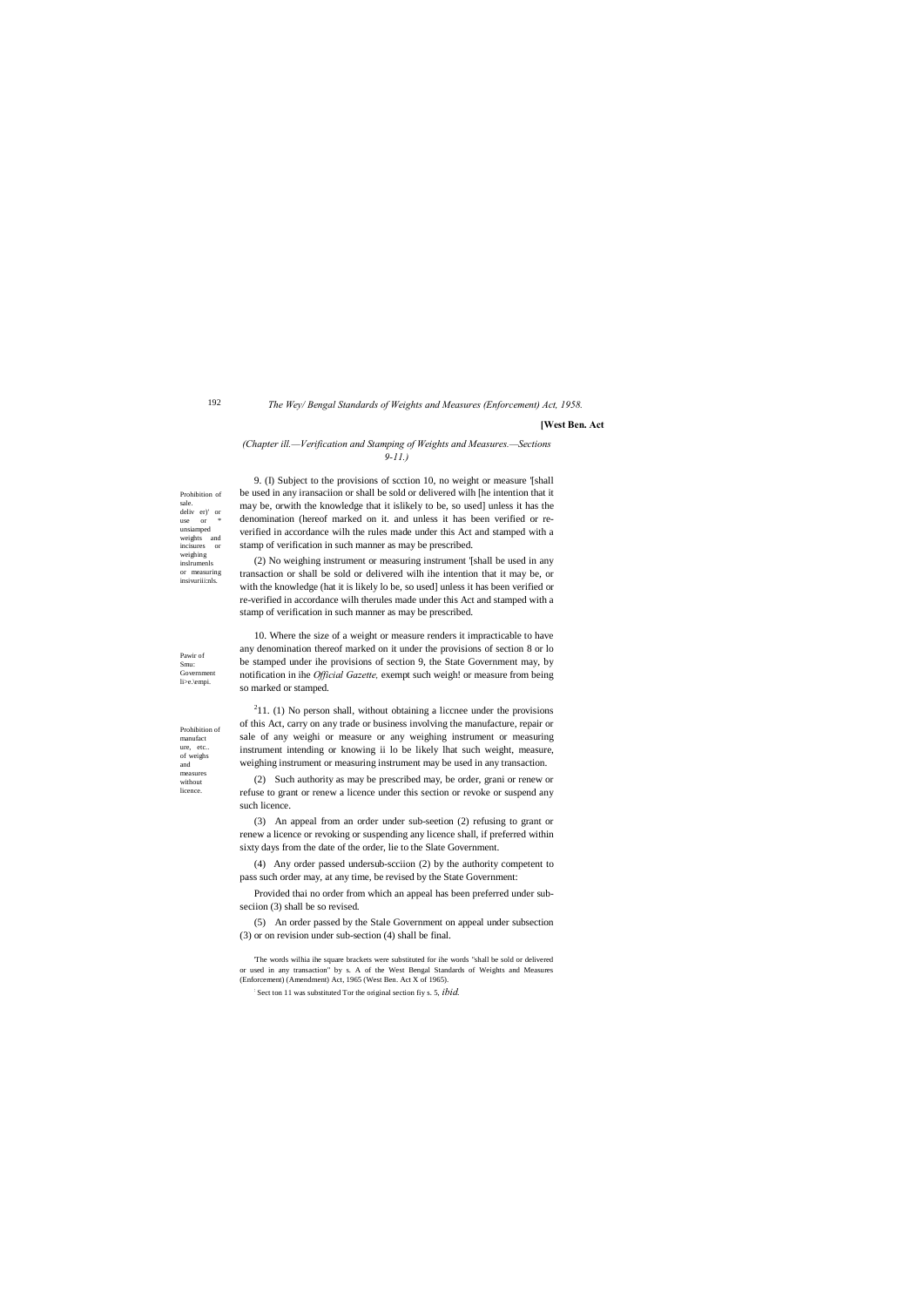V^.VV.T^V.M.VSVSV\*S^SVSV-

'-'-VS!-V-^W^VSSSW.'.S';'.".<sup>L</sup>

193 *The West Bengal Standards of Weights and Measures (Enforcement) Act, 1958.*

> Verification and stamping by Inspector?;.

The proviso was substiluled by s. 6 of the West Bengal Standards of Weights and Mi.-cm-.-c <FnfiMv^.n.-nA I 4  $\&.$  > 'OS\* MV..rr l>,.n A — V - f IO $\&$ &.-> 'OS\* MV..rr l>,.n A — V - f IO«>

XXIU of 1958.]

Marking of<br>weights or weights measures on sealed containers. 12. No person shall sell, offer for sale, expose for sale, or have in his possession for sale, any arliclc contained in a sealed package or container unless such package or container bears thereon, or on a lable sccurely attached thereto, a description of the correct net weight or measure of the arliclc contained therein:

'Provided thatô

#### *(Chapter III.—Verification and Stamping of Weights and Measures.—Sections 12-14.)*

- (a) the State Government may, by notification in the *Official Gazette,* exempt from the operation of this seclion any class of such packages or containers if, in the opinion of the State Government, the size of Ihc packages of containers renders it impraclicablc to comply with ihc provisions of this seclion in respect thereof,
- (b) the provisions of this seclion shall not apply to any arliclc which is not ordinarily sold by weight or measure.

13. (I) The State Government may appoint a Controller of Weights and Measures and as many Deputy Controllers of Weights and Measures, Assistant Contollers of Weights and Measures and as many Inspectors of Weights and Measures, as may be necessary for exorcising the powers and discharging thedutics conferred and imposed on ihem by or under this Act.

Appoin of Controller, Depuly Coniollers. Assistant Controllers and **Inspectors** 

(2) The State Government may, by general or special order, define the local limits within which cach Inspector shall exercise the powers and discharge the duties conferred and imposed on Inspectors by or under this Act.

(3) Subject to the provisions of litis Act, all Depuly Controllers, Assistant Controllers and Inspectors shall perform their functions under the general supcrinlendenceandcontToloflhe Controller; and theContorller, the Depuly Controllers and the Assistant Controllers may, in addition to the powers and duties conferred and imposed on them by and under this Act, exercise any power or discharge any duty so conferred or imposed on Inspectors.

(4) The Slate Government or the Controller, if so authorised by the Stale Government, may appoint such other persons as may be nccessary for carrying out the purposes of this Act.

14. (1) An Inspector shall, for the purpose of verification of weights and measures and weighing instruments and measuring instruments, attend at such place and lime within his jurisdiction as may be appointed in this behalf by the Controller.

(2) An Inspector shall verify every weight or measure or weighing instrument or measuring instrument which is brought to him for the purpose of verification in accordance with such rules asmay be prescribed.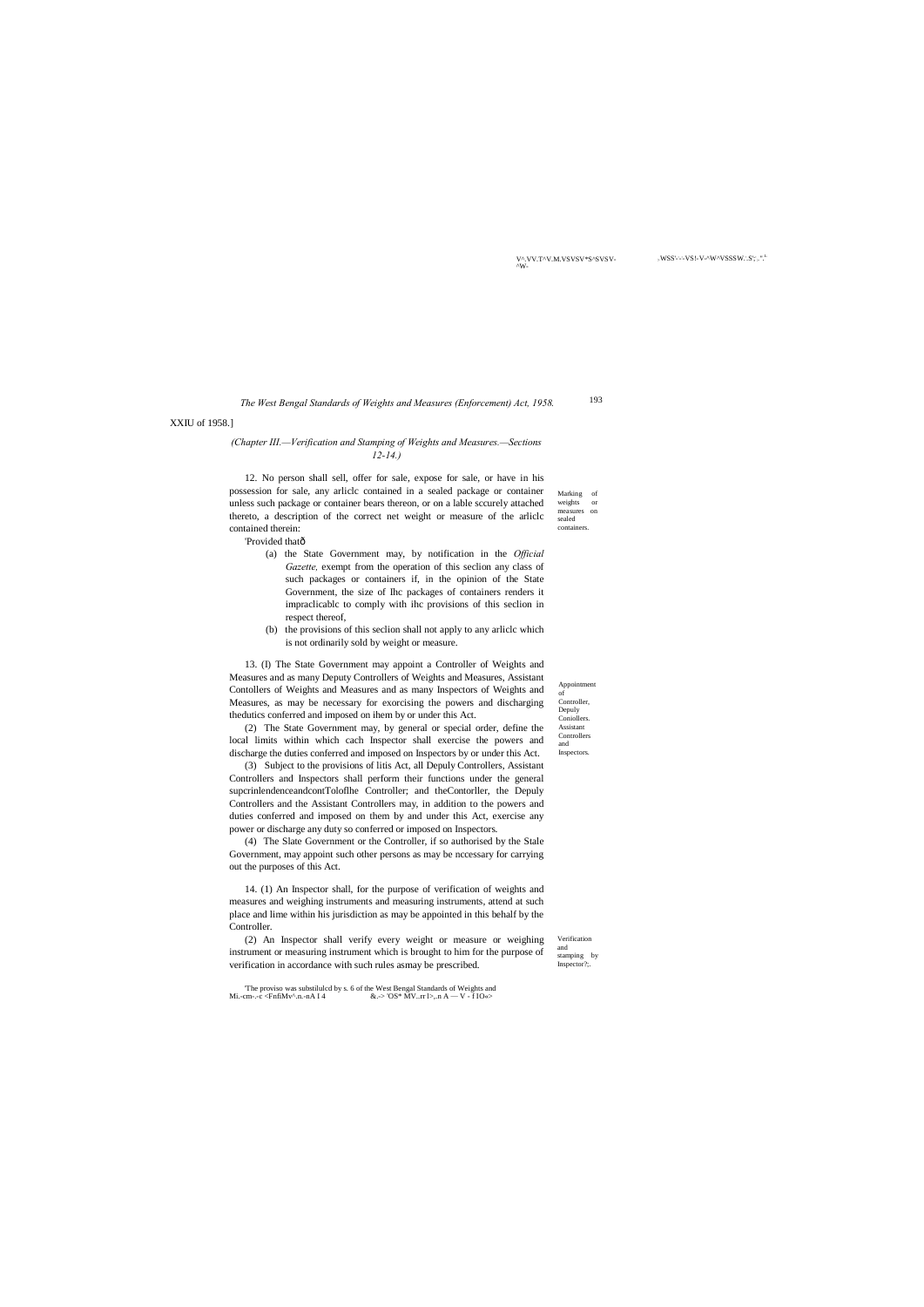#### 194 *The West Bengal Standards of Weights and Measures (Enforcement) Act, 1958.*

#### **[West Ben. Act**

*(Chapter 111.—Verification and Stamping of Weights and Measures.—Section 15.)*

(3) If, on such verification, the Inspector finds the weight or measure or weighing instrument or measuring instrument correct, he shall stamp the same with a stamp or verification in the prescribed manner; bul, if on (he other hand, he finds the weighi or measure or weighing instrument or measuring instrument incorrccl and defective, he shall refuse to stamp ihe same with a stamp of verification and oblitcrale the denomination mark on such weight or measure.

15. (1) An Inspector may, within ihe area under his jurisdiction, inspect, at such times as may be prescribed, the weights or measures or weighing instruments or measuring instrument which are used in transactions  $1$  \* \* \* \* or are in the possession of any person or are on any premises for such use and may verify every such weight or measure or weighing instrument or measuring instrument in accordance wilh the provisions of section 14.

(2) An Inspeeiormay,alsuch limes as may be prescribed, require any person 2  $2$ [cngaged in any transaction] or any employee or agent of such person to produce before him for inspection all weights, measures, weighing instruments and measuring instruments which arc used by him or are in his possession or are kept on any '[premises used for any transaction] and all documents and records relating thereto and such person, employee or agent shall comply wilh such requirement.

(1) An Inspecier may seize any weight or measure or weighing instrument or measuring instrument regarding which an offence under this Aci appears to have been committed or which appears to have been, or which might be, used in the commission of such an offence, and may also seize any article sold or delivered or caused to be sold or delivered which has been weighed or measured by such weight or measure or weighing instrument or measuring instrument together wilh any documents or records relating lo the transaction.

(4) Where an Inspector has reasons to believe that a sealed package or container purporting to contain any net weight or measure of any article ordinarily sold by weighi or measure does noi actually contain the net weight or measure of the article which it purports lo contain, the Inspector may, in the presence of witnesses, break open the sealed container and verify its contents.

<sup>^</sup>Tlie words "in trade or commerce" were omitted by s, 7( 1} of the West B e n gaJ SI an d aids or Weights anil Measures (Enforcement) (Amendment) Act, 1965 (West Bet). Act X Df 1965). -The words witliin the squnrc brackets were substituted for ihe words "engaged in any trade of topnmoret" hy 7(2)(a), *ibid.*

The words within I he square brackets were substituted for Ihe words "premises used for  $r_{\rm h}$ , 1,  $\sim$  m.nrn V" I-,. 1/ -l','!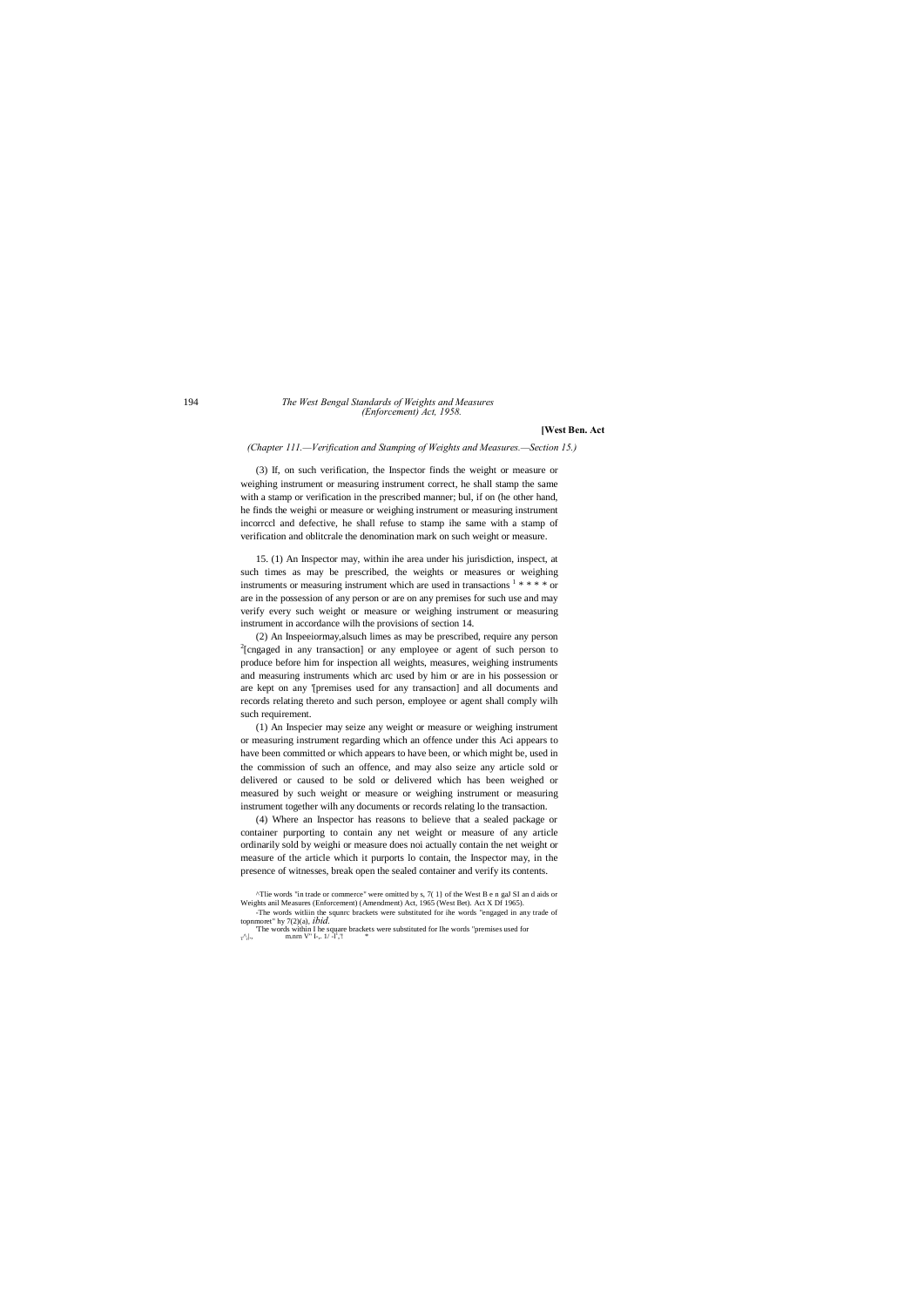turers, ctc.. to maintain re cards and documents.

#### *The West Bengal Standards of Weights and Measures* 195 *(Enforcement) Act, 1958.*

XXIII of 1958.]

*(Chapter III.—Verification and Stamping of Weights and Measures.—Section 16.)*

(5) If, on such verification, [he nei weight or measure of the arliclc is found to be correct, the Inspector shall lender the fair price thereof and may require a written ackowledgment therefor.

(6) If, on the other hand, the net weight or measure of the article is found on such verification lo be incorrect, the Inspector may seize the packagc or container and the article contained therein, after tendering the fair price thereof where the seizure is made from any person other than the manufactures, and may file a complaint against the manufacturer for contravention of the provisions ofscction!2.

'(7) Before making any seizure under sub-scction (3) or under subsection (6), ihe Inspector about to make the seizure shall call upon two or more responsible persons of the locality in which the seizure is made, to attend and withness the seizure and may issue an order in writing lo them or lo any of them so to do.

'(8) The seizure shall bi made by (he Inspector in the presence of sucli witnesses and a seizure list, containing the name and address of the person from whom the seizure is made, the date of the seizure, a short description of the weight, measure, weighing instrument, measuring instrument,

Manufac-16. Every manufacturer or repairer of, or dealer in, weights or measures or weighing instruments or measuring instruments, and every person using ihem in any transaction shall maintain such records and accounts as may be prescribed. 'Sub-sections (7}. (8). (3) and (10) were inserted by s.7(3) of the West Bengal Standard of Weights and Measures

article, package or container seized, his own signature, the signature of the person from whom seized, if available, and the signatures of the witnesses,

shall be prepared in quadruplicate by the Inspector who shall thereafter seal the weight, measure, weighing instrument, measuring instrument,

> article, packagc or container seized with his seal in the presence of the witnesses and shall affix thereto a copy of the seizure list.

> '(9) When any seizure is made under sub-section (3) or under subsection (6), the Inspector shall bring or cause to be brought to his office the seized weight, measure, weighing instrument, measuring instrument, article, package or container or, if that be not convenient, keep the same in the custody of the person from whom the seizure is made or of any other person

> considered fit by the Inspector upon such person furnishing a wrinen under taking for the production (hereof at the office of the Inspector.

> '(10) Any person who, without reasonable cause, refuses or neglects to comply with an order issued by the Inspector under sub-section (7) to attend cir withness a seizure shall be deemed to have committed an offence under section 187 of the Indian Penal Code.

> > (Enforcement) (Amendment) Ad. 1965 (West Ben. Act X of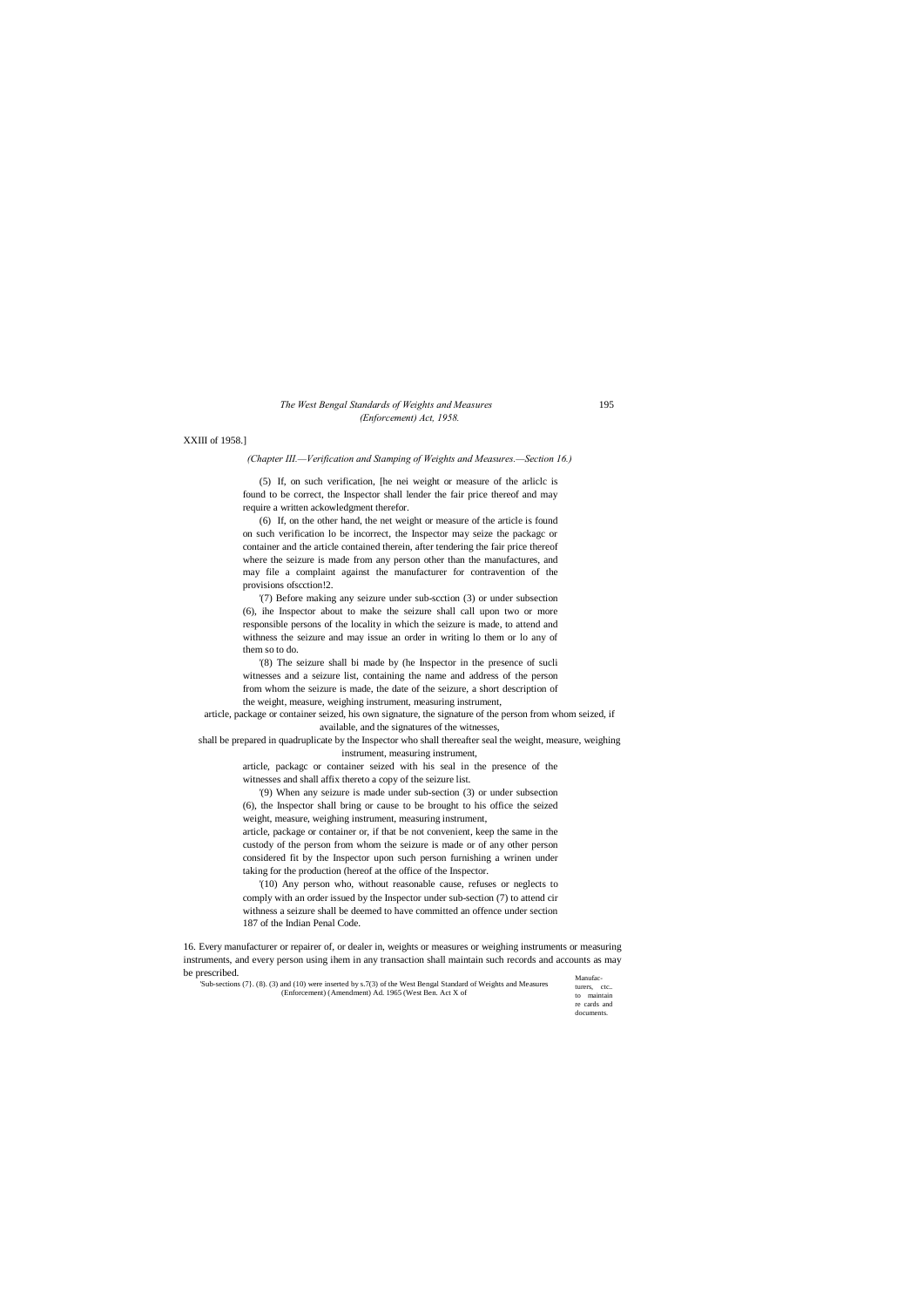Penally for com rnveniion or Ihe provisions of section 9.

## 196 *The West Bengal Standards of Weights and Measures*

*(Enforcement) Act, 1958.*

#### **[West Ben. Act**

*(Chapter Iff.—Verification and Stamping of Weights and Measures.— Sections 17, 18.—Chapter IV.—Penalties.—Section 19.)*

Appeals. 17. (i) irihe Controller, a Deputy Controller, an AssisianlController or an Inspectorô

> any person aggrieved by such refusal or seizure may, within sixty days from the dale of such refusal or seizure, prefer an appeal, $\hat{o}$

(2) On rcccipt of any such appeal, the appellate authority shall, after giving the appellant a reasonable opportunity of being heard and after nniking such inquiry as it deems proper, decide the appeal and the decision of the appellate authority shall be final.

Levj' of fees. 18, The Slate Government may charge such feesô

- (a) refusesLostampany weighi ormeasureor weighing inslrumcnt or measuring instrument and obliterates the denomination mark thereon under sub-section (3) of section 14, or
- (b) seizes any weight or measure or weighing instrument or measuring instrument or article under sub-section (3) of section 15,

(i) in the case or a refusal or seizure by the controller or by a

19. Whoever contravenes any of the provisions of section 9 shall, if such coniravention is in respect of ô

Deputy Controller, to the State Government-, and (it) in

any other ease, lo the Controller.

'Tlic words wilh in ihe square brackets were subslimied for (he words "two hundred and fifty rupees." by s, 2 of the Wcsi Bengal Standards of Weights and Measures<br>inn?  $n = %$  it \_r mo f  $n - %$  it  $_r$  mo f

- (a) for the grant of licences under section 11, for manufacture,
	- repair or sale of weights and measures and weighing instruments and measuring instruments, and
- (b) for ihe verification, marking, and stamping of weights and measures and weighing instruments and measuring instruments

as may he prescribed:

**. •**

Provided that the amount of fees chargeable under this scciton shall in no case exceed '[five thousand rupees].

#### CHAPTER IV.

#### **Penalties.**

- (I) the sale or delivery of a weight or measure or a weighing instrument or a measuring instrument, be punishable with fine which may extend to iwo thousand rupees; and
	-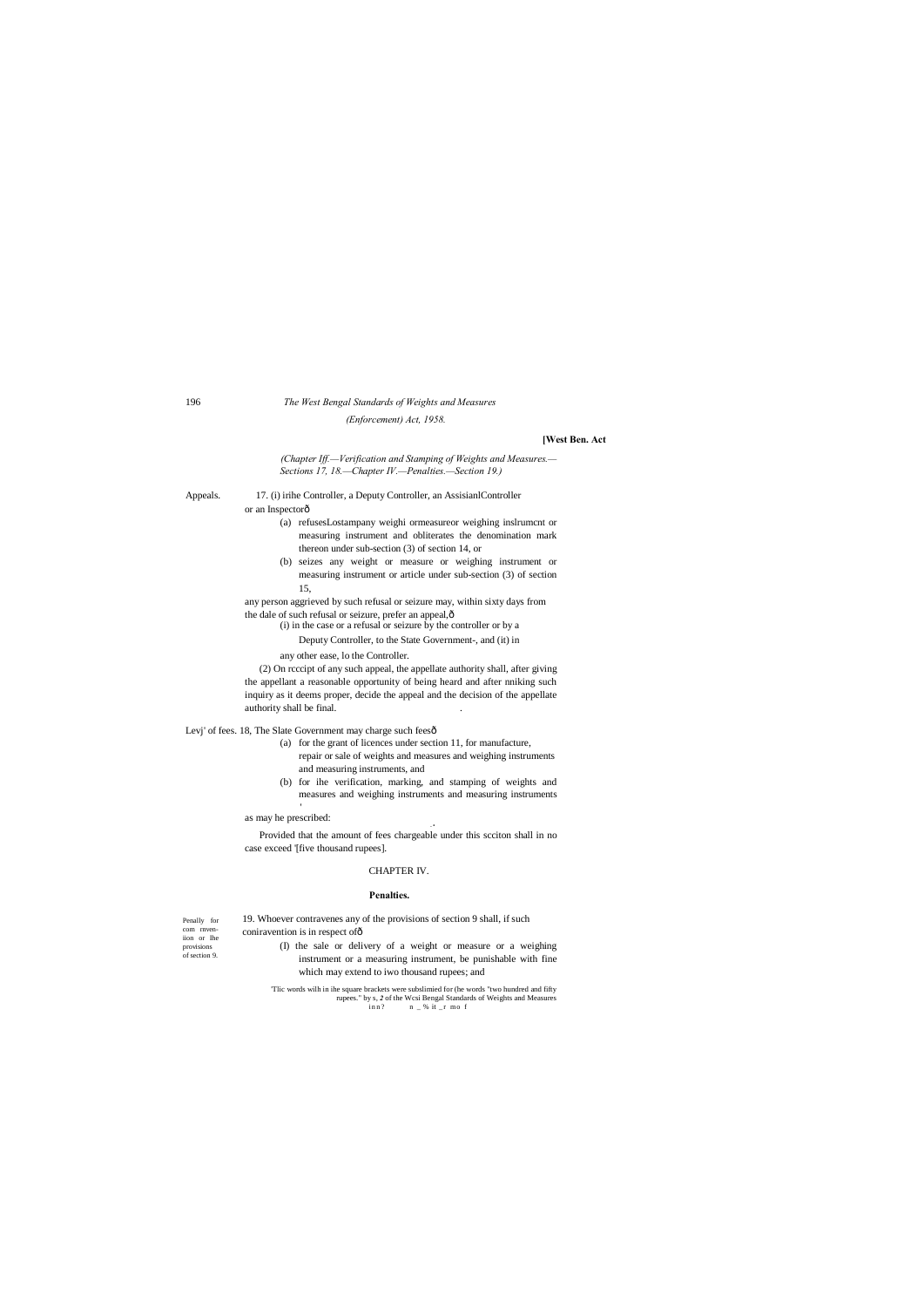(AmendmentJ Act, 1965 (West Ben. Act X or 1965).<br>
The words within the square brackets were substituted Tor the words "such trader" hv ; Hill<br>  $\frac{i}{f}$ 

Penally Tor possession or uns Lamped weights and measures for use in transactions.

Penally for manufacture of weights, etc., without licenec.

Penalty for use of weight or measure in contravention of direction under section 7.

#### *The West Bengal Standards of Weights and Measures (Enforcement) Act, 1958.*

XXIII of 1958.]

#### *{Chapter IV.—Penalties.—Sections 20-22.)*

(2) die use of any weight or measure or weighing instrument or measuring instrument in any transaction, be punishable, for a first offence, with fine which may extend to one thousand rupees, and for second or subsequent offence, wilh imprisonment for aperiod whichmay extend to three months, or with fine which may extend lo two thousand rupees, or with both.

20. (I) Whoever has in his possession for use in any transaction, any weight or measure or any weighing instrument or measuring instrument which has not been verified or re-verified or stamped in accordance with the provisions of this Act and therules made thereunder shall be punishable for a first offence, wilh fine which may extend to one ihousand rupees, and for a second or subsequent **Ofrcnce**, wilh imprisonment for a period which may extend to three months, or with fine which may extend to two thousand rupees, or wilh both.

(2) When any such weight or measure or weighing instrument or measuring instru mentis found in the possession of any person, such person shall be presumed, until ihe contrary is proved, to have had it in his possession for use in transactions.

(3) Where an offence punishable under this seclion is committed by '[an employee or agent of any person engaged in, or carrying on, any transaction] on bchairor<sup>2</sup>[such person], unless he proves that the offence was committed by his employee or agent without his knowledge and without his conscnt, and his employee or agent by whom the offence was committed, shall both he deemed to be guilty of the offcncc.

*21.* Whoever manufactures, repairs, or sells any weight or measure or weighing instrument or measuring instrument, without obtaining a licence as required by section 11, shall be punishable wilh imprisonment for a period which may extend to three months, or wilh fine, or wilh both.

22. Whoever contravenes any direction containd in a notification issued under section 7 shall be punishable with fine which may extend to two ihousand rupees.

'The words within the square hratkeis \vere substituted for the words "any employee or agent of a trader" by s. 8(1) of the West Bengal Standards of Weights and Measures (Enforcement)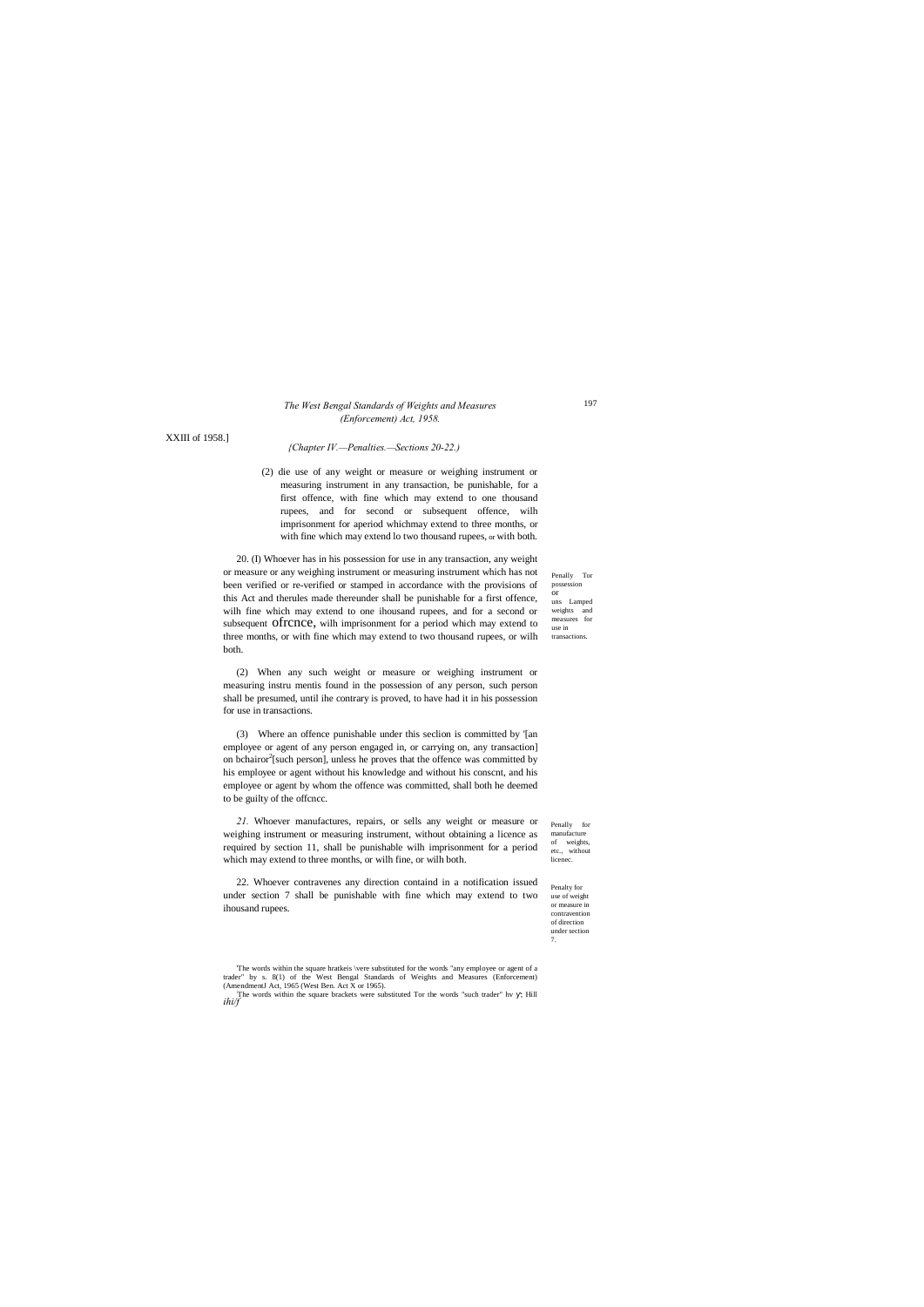Penalty far failuiv 10 mark cont'd weight or measure m rented containers.

> Penalty for making or SlMlillp falsi weight or measure, cic.

Penalty for fivinp short wcigtii or

measure.

Penalty for obtaining excess weigh I or measure.

Penally for counterfeiting wcighls. measures. itC.

*The West Bengal Standards of Weights and Measures (Enforcement) Act, 195S.*

### **[West Ben. Act**

*(Chapter [V. ■ — Penalties.—Sections 23-29.)*

23, Whoever contravenes ihe provisions or see i I on 12 shall be punishable wilh fine which may extend lo two thousand rupees.

> 24. Whoever fraudulently uses any weight or measure or weighing instrument or measuring instrument, knowing it to be false shall be punishable with imprisonment font period which may extend to one year, or with fine, or with both,

25. Whoever is in possession of any weight or measure or wcigliing instrument or measuring instrument which he knows to be false, intending that the same may be fraudulently used, shall be punishable with imprisonment for a period which may extend to one year, or wilh fine, or with boih.

26. Whoever makes, sells or disposes of or causes to be made, sold disposed of any false weight or measure or weighing instrument or meusu ring i nstrume ni knowing it lo be false, in order that the same may be used as true, or knowing that the same is likely to be used as true, shall be punishable with imprisonment for a period which may extend to one year, or wilh fine, or with both.

27. Whoever in selling any article by weight or measure, delivers or causcs (o b« delivered to the purchaser less than what is purported lobe sold shall, if the deficiency exceeds the prescribed limit of error, be punishable with fine which may extend to three hundred rupees.

28. Whoever in purchasing any article by weight or measure, obtains from the seller more than what is purported to be purchased shall, if the excess cxcecds the prescribed limit oferror, be punishable with finewhich may extend to three hundred rupees.

29. (1) Whoever counterfeits any siamp used under this Act for the stamping of any weight or measure or weighing instrument or measuring instrument or possesses any such counterfeit stamp, or removes a stamp Trom any weight ormeasureor weighing instrument or measuring instrument and transfers the same into another weight or measure or weighing instrument or measuring instrument, or wilfully increases or diminishes a weight or measure duly stamped under ihe provisions of this Act, shall be punishable with

imprisonment for a period which may extend to one year, wilh ilnp iififU

Penalty fur fraudulent use of

weights, mcasuj^,<sup>1</sup> \*, *ClC,* Penally for boing in possession of falsi: weight or meajujtf.

etc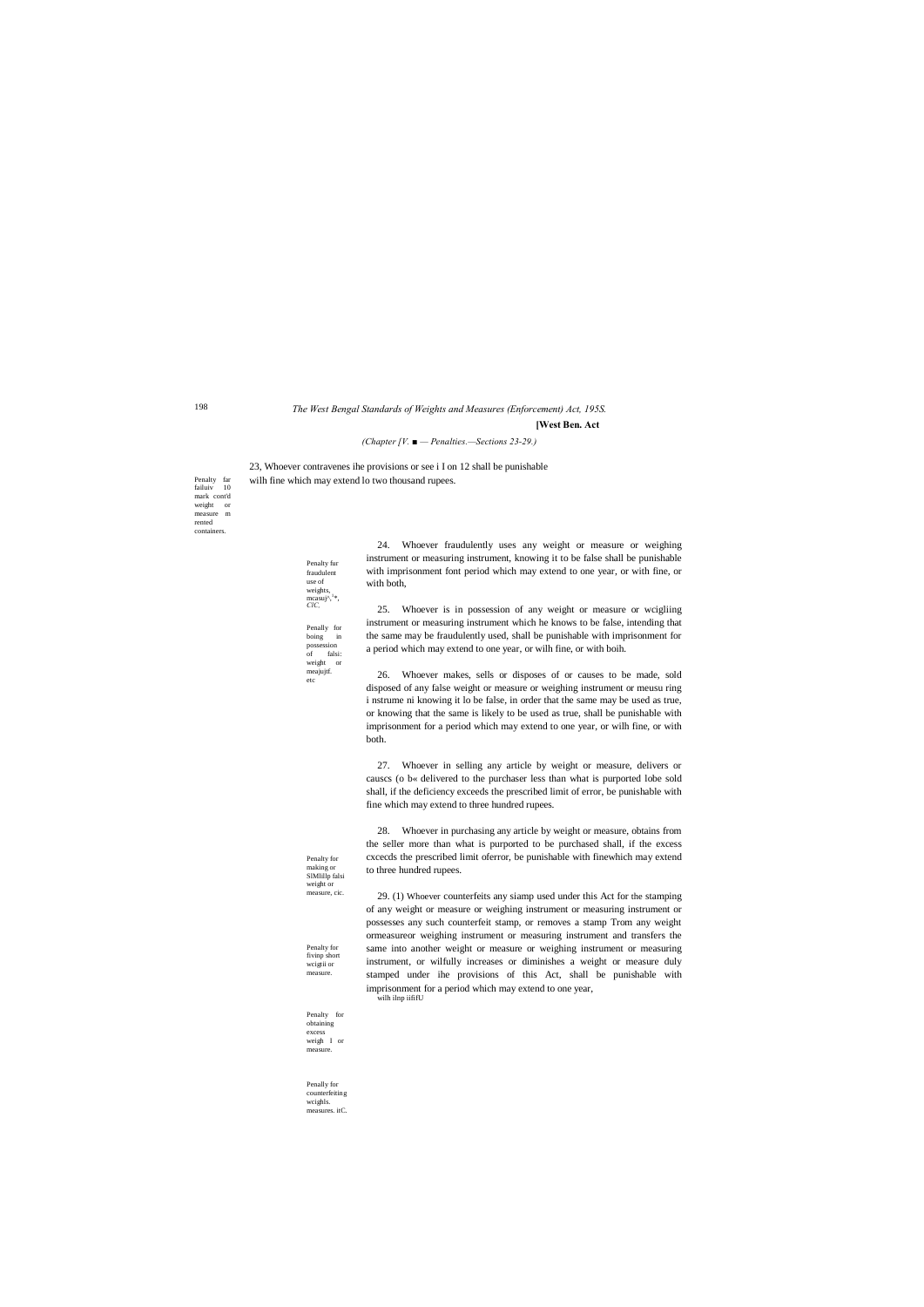V? V<sup>\*</sup>r-<del>, L, l ^l ^l<sup>2 +</sup>;>-W ->i.V^i\*,SVSV-\*AV\VV-V-^'-SSV<v,, I > ^<-T^</del>

1917, as subsequently amended<br>ThewonJs'in (radcorcommerce "v.creomi[Ird bys,  $11 < 1$ )<br>
oTLI: West Bengal Slandards of Wcighis and Measures<br>
(Enforcement) (Amendment) Act. 1965 (West Ben. Aei X of<br>
1965J.<br>
The words, figur 1(2), *ibid.*

<sup>&</sup>lt;sup>2</sup> The word sviiKin the square bmc keis was i nse rii:d by s. 9(1) o f the YV est B cngal Stan dards of Weights and Measures (Enforcement) (Amendment) Act, 1965 (West Ben. Acl X pf 1<W).<br>
<sup>A</sup>Scciior <sup>A</sup>SA wrK .iHHrH r iv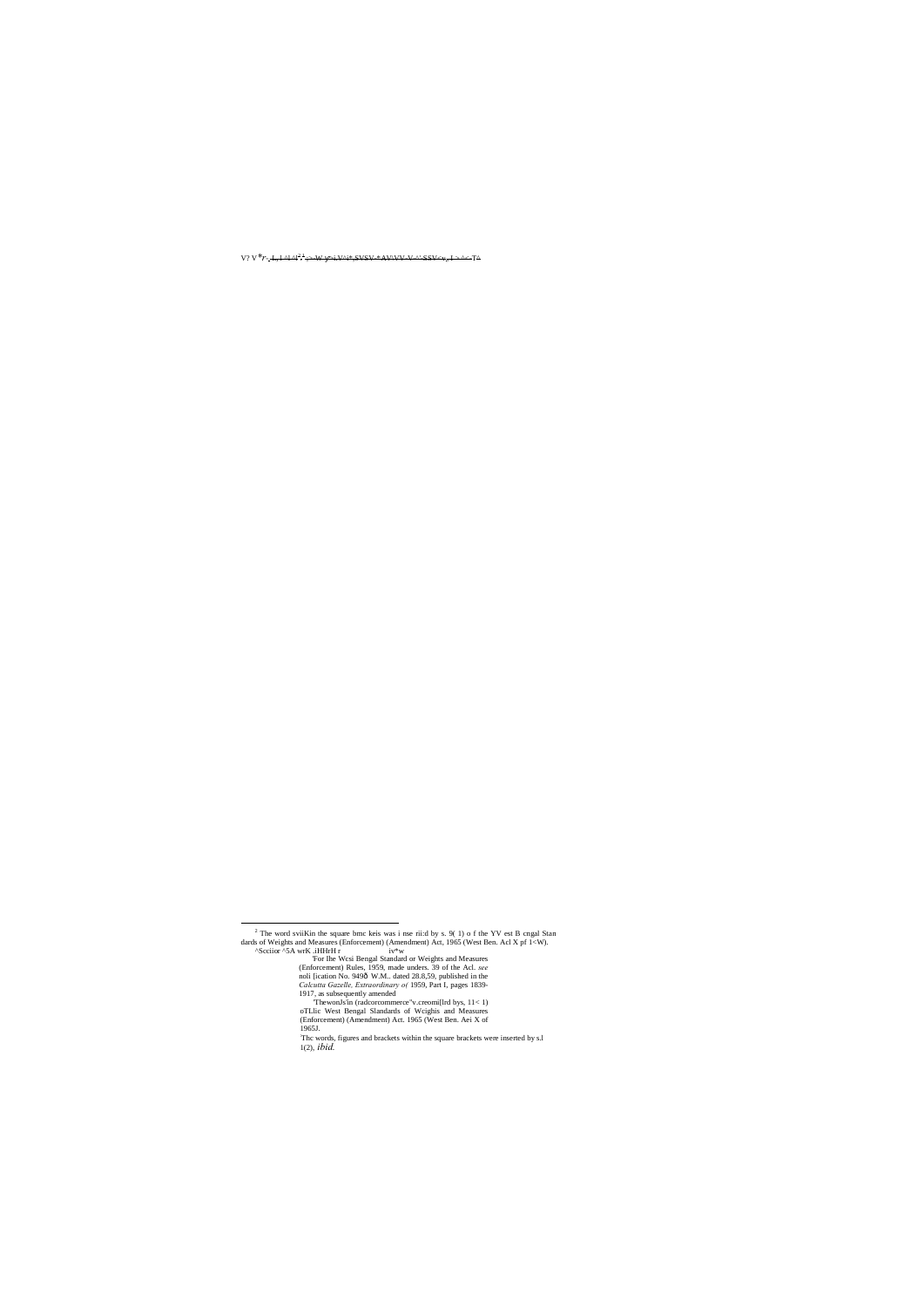/"

Penally for neglect or refusal co produce weight or measure,<br>etc. for etc. inspection

Penally for brcach of duly by Inspector.

Prelection of action taken in good faith,

Cognizance of offences ctc.

#### *The West Bengal Standards of Weights and Measures (Enforcement) Acl, J958.*

#### **XXIII of 1958.]**

#### *(Chapter IV.—Penalties.—Sections 30. 31.— Chapter V.- Miscelianeous.— Sections 32, 33.)*

(2) Whoever knowingly uses, sells, disposes of or exposes forsale any weight or measure or weighing instrument or measuring instrument stamped with such counterfeit stamp thereon, or stamped with ihc stamp removed from another weight or measure, shall be punishable wilh imprisonment for a period which may extend to six months, or with fine, or with both.

#### 30. Whoeverô

- (a) refuses or neglects to produce for inspection under seclion 15, any weight or measure or weighing instrument or measuring instrument or any document or record, relating thereto in his possession or on his premises, or
- (b) refuses lo permit an Inspector to inspect and verify any such weight, measure, or instrument, or
- (c) obstructs ihc entry of an Inspector under scction 15, or
- (d) otherwise obstructs or hi ndcrs an Inspector i n the performance oFhis duties under this Acl, '[or]
- : (e) fails or refuses lo produce any seized article in compliance wilh an undertaking furnished under sub-seciion (9) of seclion 15,
- shall be punishable with fine which may extend to five hundred rupees.

31. Ifanlnspcclorknowingly stamps a weight or measure or weighing instrument or measuring instrument in contravention of the provisions of this Acl or of the rules made thereunder, he shall be punishable wilh imprisonment for a period which may extend to one year, or wilh fine, or wilh both.

#### CHAPTER V.

#### **Miscellaneous.**

32. No suit, prosecution or niher legal proceeding shall lie against the Controller or any Deputy Controller or any Assistant Controller or any Inspector or any other person appointed under this Acl in respect of anything which, in good faith done or intended to be done in pursuance of this Act or ihc rules made thereunder.

33. (1) Nocoun shall lakecognizanceofanorfence punishable under this Acl cxcept upon complaint in writing made by Ihc Controller or any officcr authorised in this behalf by the Controller by general or special order.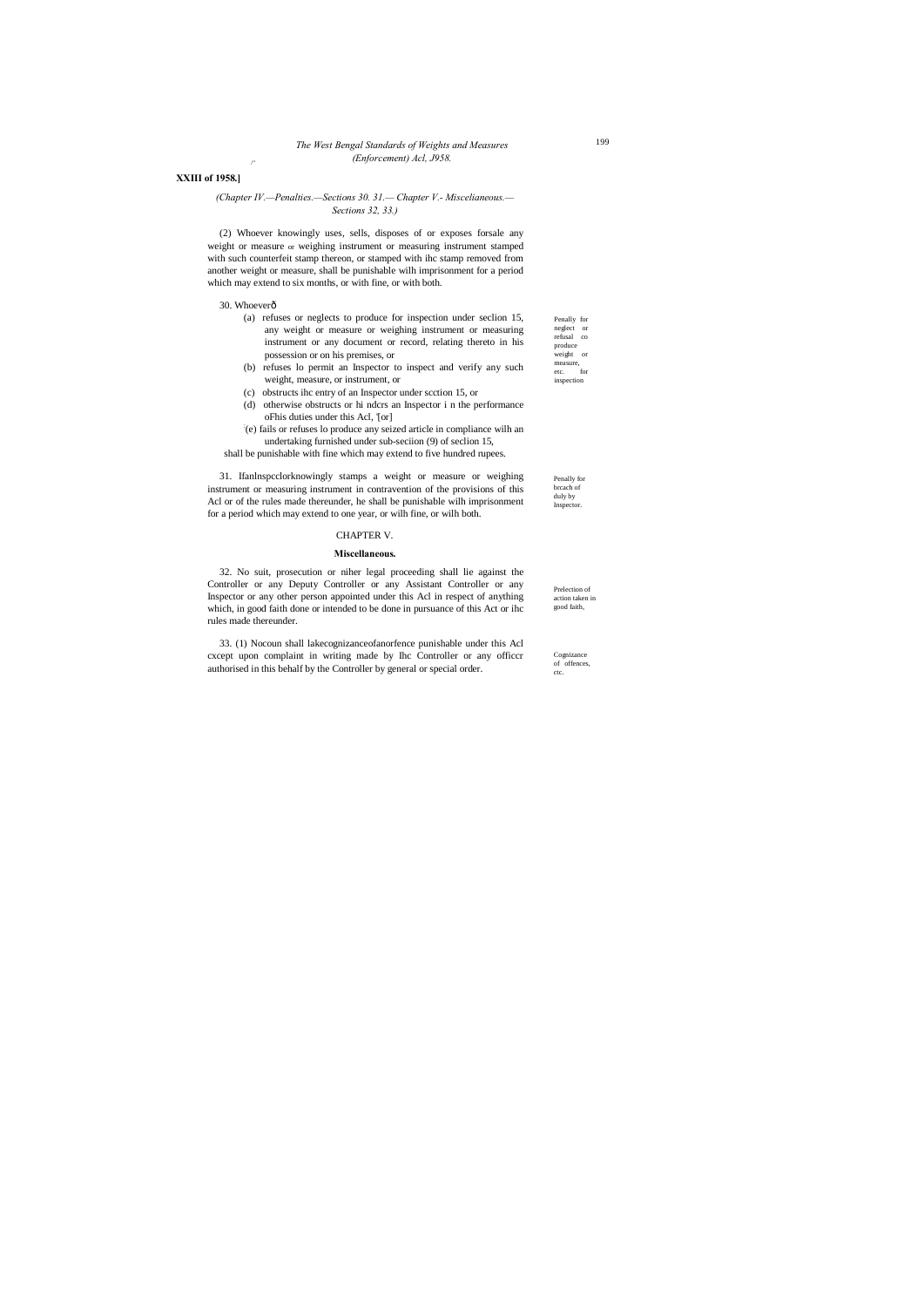WWW"

r>>L.  $.i\_\,$ i\_ .  $^*{\!\!\!*}$ 

**200**

XLV of I860.

Act. V of 1898.

Limits or error to be (oljmled in weights anil measures

Slumped miighis. dr.. lobe presumed<br>Lo be correct.

Offenccs (O ufflwr. companies. (ispeclorto<br>havi; powers of a police

Comrotliir. CIC-. appointed untliir [he Act lo be public servants.

- •■■ ^..,,............................................"- - - .......................................... ...............................................- ........................................................................... ...:

#### *The Wes! Bengal Standards of Weighs and Measures (Enforcement) Act, 1958.*

#### **[West Ben. Act**

#### *(Chapter V.—Miscellaneous.—Sections 34-37.)*

(2) No coun inferior io thai of a Presidency Magistrate or a Magi sirale of the First class shall try any offence punishable under this Act.

34. A weight or measure or weighing instrument or measuring instrument duly stamped under the provisions or this Aci and the rules made [hereunder shall be presumed to be correct until its inaccuracy is proved.

35. Tlie Controller, every Deputy Controller,every Assistant Controller and every In spec tor appoin ted under this Act shal I be deemed to be a public servant within the meaning of section 2) of the Indian Penal Code.

'35A. An Inspector shall have, for the purpose of ascertaining the true name and address or ihe person from whom any article has been seized under scction 15, all ihe powers conferred upon a police officer by scction 57 of lhe Code of Criminal Procedure, 1898.

36. (1) Iflhepersoncommiltingan offence punishable under this Aci is a company, ihe company and every director, manager, secretary or agent of Ihe company, unless such director, manager, secretary or agent proves that the offence was committed without his knowledge or consent, shall be deemed to be guilty of the offence and shall be liable lo be proceeded against and punished.

(2) Notwithstanding anything contained in sub-section (1), where an offcncc punishable under this Act has been committed by a company and ii is proved thai ihe offence has been committed with the consent or connivance of, or is attributable to any neglect on the part of, any other officcror person concerned in ihe management of the company, such other officer or person shall also be deemed to be guilty of that offence and shall be liable lo be proceeded against and punished.

 $Explanation.6$  For the purpose of this section $6$ 

- (a) "company" means a body corporate and includes a firm or other association of individuals; and
- (b) "director", in relation to a firm, means a partner in the firm.

37. Tli e S la le G o vern me n t may, by n o ti fi c alio n i n Lhe *OJfirial*  Gazette, direct thai any power exercisable by ii under this Act or the rules made thereunder shall, in relation losuch mailers and subjeel losuchcondilions, as may be specified in ihe direction, be exercisable also by such officer or authority subordinate lo the Slate Government as may tic specified in the notification.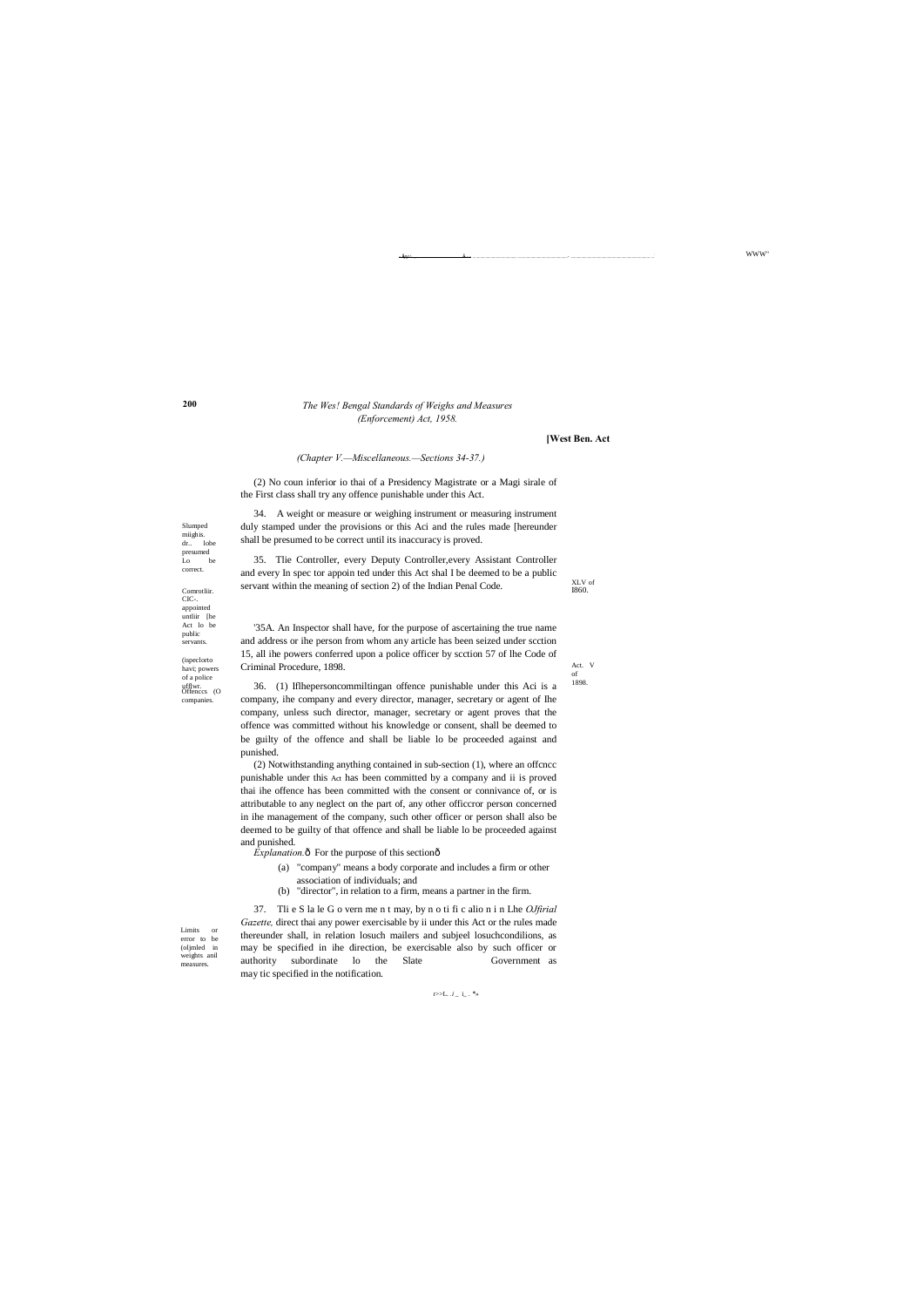### *The West Bengal Standards of Weights and Measures* 201 *(Enforcement) Act, 1958.*

#### **XXIII of 1958.]**

#### *(Chapter V.—Miscellaneous.—Sections 38, 39.)*

Delegation of powers. 89 of 1956. 38. Subject lo any rules lhat may be made under ihe Standards of Weights and Measures Act, 1956, in this behalf, [he State Government may prescribe the limits of error which may be toleratedô

> 39. (1) The State Government may, by notification in the *Official* Powerio *Gazette,* make 'rules Lo carry out the purposes of this Act.

(a) in working models referred lo in seclion 3;

(2) In particular, and without prejudice lo the generality or the foregoing power, such rules may provide for all or any of the following matters, namely:

- (b) in verification models referred to in seclion 4;
- (c) in weights and measures or in selling articles by weight or measure generally or as regards any trade or class of trades;
- (d) in weighing instruments and measuring instruments.

and

- (a) the material of which and the designs and specifications according to which working models may be made, the agency by which such models may be prepared, the person by whom or the authority by which such models may be verified and stamped, the places at which and the custody and manner in which such models may be kept;
- (b) themannerand procedure forthe verification or re-verification and stamping of working models;
- (c) the material of which and the designs and specifications according lo which verification models may be made, the person by whom or the authority by which such models may be stamped, the places at which and the custody and manner in which such models may be kept;
- (d) the manner and procedure for the verification or re-verification and stamping or verification models;
- (e) the manner in which weighing instruments and measuring instruments may be verified and stamped wilh stamps of verification and necessary particulars regarding the same;
- (f) the manner in which denominations may be marked on weights and measures and the manner in which weights and measures may be verified and stamped with stamps of verification;
- (g) the form in which, and the conditions subject Lo which licenses may be granted to persons for manufacture, repair or sale of weights and measures and weighing instruments and measuring instruments, the procedure for granting licenses and the authorities by which licenses may be granted;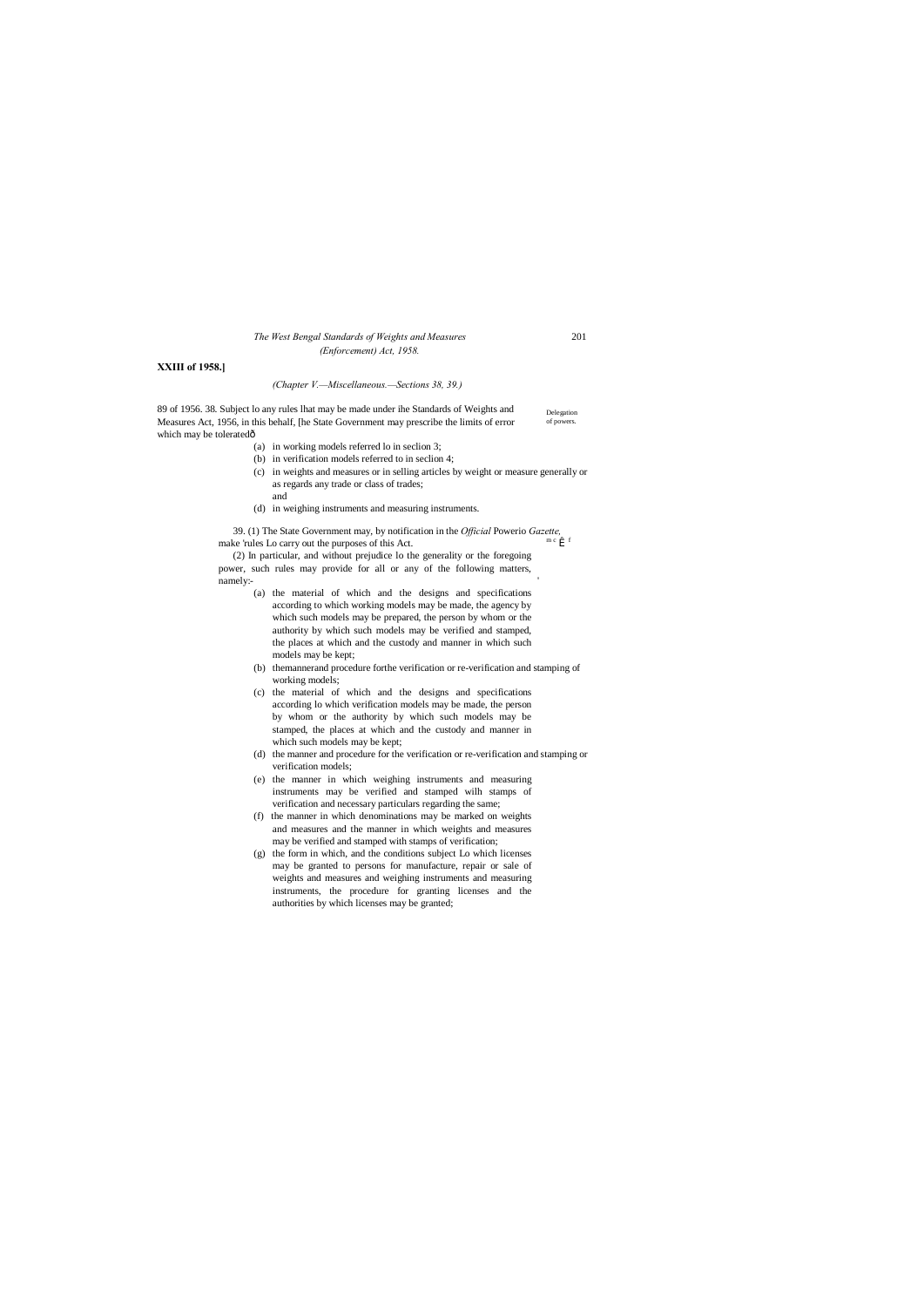(j) the seizure and disposal of weights and measures which are not authorised by this Act;

(k) lhe books, accounts and records relating to weights and measures and weighing instruments and measuring instruments to be maintained and the manner in which ihey may be maintained or

**(1)** Ihe form and manner in which appeals may be preferred -[under sub-scction (3) of section 11 or] under section 17 and the procedure for hearing appeals;

**(m** the fees which may becharged for the grant of licenses under section 11 and for verification, reveri(lealion and  $\epsilon_{\text{m}}$  stamping of weights and measures and weighing instruments and measuring instruments and the  $\rightarrow$  collection and levy of the same;

**)**

- L : l  $-$  yysyyws-ww\* W

1

-» .VA'A , v,' > sssssss ^ ^ \*>'-y-v>':V >S ,- ^s<sup>+</sup>

#### 202 *The* WW *Bengal Standards of Weights and Measures*

 $L, n^{\Delta}$ 

## *(Enforcement) Act, 1958.*

## **[West Ben. Act XXIII of 1958.]**

measuring (') instruments are to be re-verified; the period within which working models and weights and measures and weighing instruments and

#### *(Chapter V.—Miscellaneous.—Section 40.)*

the qualifications,  $\qquad$  (h) functions and duties generally of Inspectors and other persons appointed untlcr sub-section (4) of scction 13 of this Act; transactions  $1 * * * * * *$ ; produced;

inspection ofweights and measures and wcighinginsuuments and measuring instruments used in

**(n)** (3) In making any rule under this scction (he State (n) Government may provide thai a breach thereof shall be punishable with fine which may extend to five hundred rupees. .

any other matter which has lo be, or may be, prescribed. (o)

(4) The power to make rules under this section shall be subjeci to the condition of previous publication in the *Official Gazette.*

(5) All rules made under this section shall, as soon as may be, after they are made, be laid before lhe Stale Legislature.

Saving. '40. Nothing in this Act shall apply lo weights or measures or

weighing instruments or measuring instruments used by or in any unil or establishment of Ihe naval, military or air forces or any other armed forces of the Union referred to in entry *2* of Lisl I of ihe Seventh Schedule to the Constitution of India.